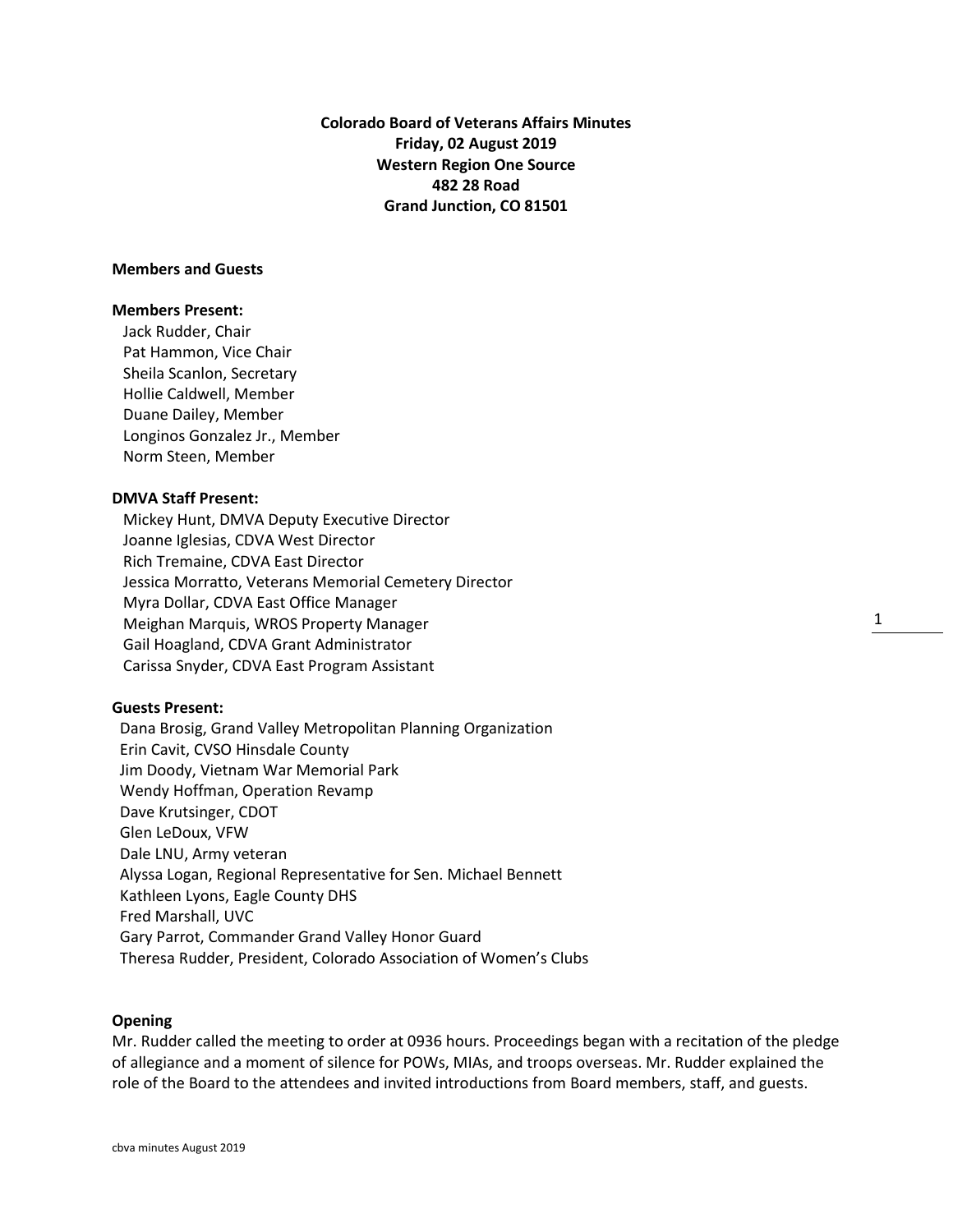# **Approval of Minutes**

Ms. Snyder advised that addition corrections to the June minutes had been received from Ms. Hammon and Mr. Gonzales. It was moved by Mr. Dailey and seconded by Mr. Gonzalez that the minutes be approved as corrected. The motion carried.

# **Board Member Comments**

Mr. Dailey said that both Grand and Summit Counties have seen an increase in the number of veterans who locate there during the warmer months. His office participated in the annual July 04 parade in Granby. The event continues to grow with more than 7,000 attendees in 2019.

Dr. Caldwell said the Centura Health Network is continuing its effort to identify veterans who register for inpatient or emergency care by adding the query to the registration system and including it in the electronic health record. They have employed the Columbia rating scale to evaluate suicide risk and use this assessment to inform the care team when planning approaches and treatment. The goal is to provide culturally consistent for veterans.

Ms. Hammon said that the Eagle County area also sees a lot of veteran who are there seasonally, and they have had an increase in incarceration of veterans with mental health issues. The hospital in Vail has opened a six-bed crisis unit. New county veterans service officers have been hired in Garfield, Pitkin, and Routt Counties. All three will attend statewide annual VSO training in August. There is now a Blue Star Family Club in Eagle that has been very well received.

Ms. Scanlon visited the Normandy American Cemetery adjacent to Omaha Beach and the American Cemetery at Meuse Argonne where her great uncle is buried. There are 25 overseas cemeteries for American service members, all managed under the jurisdiction of the American Battle Monuments Commission. She was also able to assist a family member to obtain two medals that he had earned but were not in his collection. She encouraged attendees to assist older veterans who might need this assistance. She will represent the Board at the UVC meeting on September 10.

Mr. Gonzalez said he served on the selection committee for El Paso County Veteran of the Year, which will be announced in September. He attended the Korean War armistice memorial ceremony held in Memorial park the last weekend of July. He also attended the change of command ceremonies for the Striker Brigade at Fort Carson and for the 21<sup>st</sup> Space Wing at Peterson AFB.

Mr. Steen said the Colorado Department of Transportation is actively working on plans to assist veterans with transportation for health care services. Mr. Krutsinger attended the meeting to brief all attendees on the most recent developments. He attended a July stakeholder meeting concerning creating a new state veterans' Community Living Center in the Pikes Peak Region. Current estimates show that with the high veteran population in that area, the need for this care will exceed availability by 2035. The intent is to create a facility with a public-private partnership modelled on the one in use in Walsenburg.

Mr. Rudder said that in the San Luis valley and much of southern Colorado the prevalent issue is access to medical care. The San Luis Valley transit board is working to address the problem. The VA town hall held in Alamosa did discuss the Mission Act, but few answers were available on practical application of the act's provisions.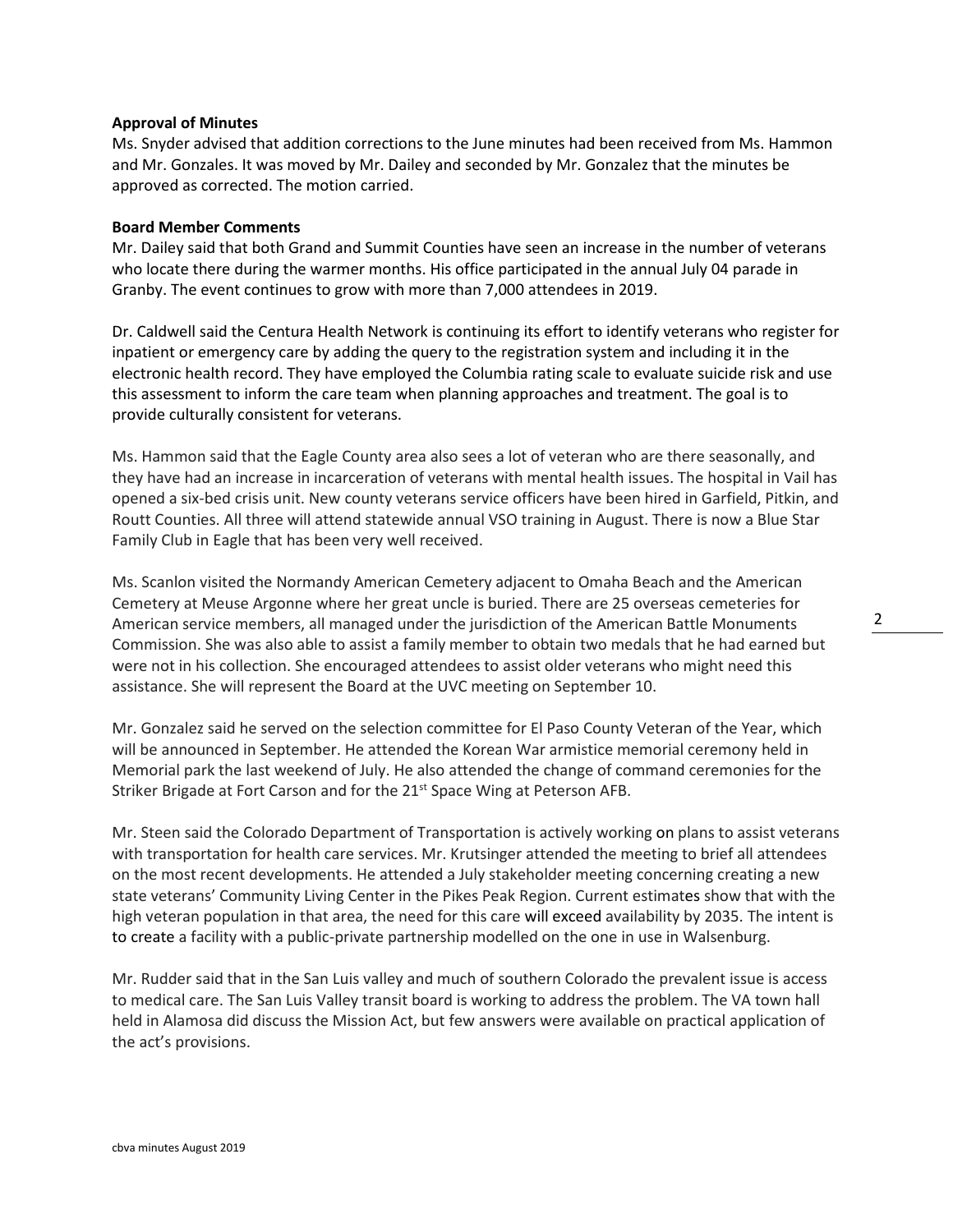# **Public Comment**

Mr. Doody invited attendee to visit the Vietnam War memorial park in Fruita. Also referred to as the Field of Dreams, the park is dedicated to those who served in support of that conflict. A prominent feature is a static display of a UH-1H Huey helicopter, which has motion activated audio to enhance the visitor experience. A memorial wall has the emblems for each of the U.S. military branches and names of service members from Colorado's western slope who died in the conflict are on the wall. The park has recently added Welcome Home statues and has plans to augment the memorial with additional art, including a map of Southeast Asia.

Mr. Marshall said that the Board meetings might not be accessible to many veterans while held on a weekday. He would like to see the Board represented on social media. He is concerned that someone within the state or VHA may be providing mailing lists of veteran to vendors. He is seeking records from VA town halls sponsored by the American Legion approximately two years ago. He said the Mission Act may prove more if the VA can contact more community providers.

Ms. Cavit said transportation will always be a concern in very rural areas of Colorado. The Mission Act provides the best prospect for relief, but that local care needs to be coordinated through VHA and the provider needs to be paid. Currently the VAM in Grand Junction and the VOA in Durango try to help to coordinate care, but both are so distant form Hinsdale County that complications are constant. Mr. Dailey said he will provide a VOA contact that is specific to Colorado's mountain areas.

Mr. Parrot said that as a representative of the Honor Guard, he believes that  $501(c)(19)$  organizations should be eligible to apply for the VAG Grant. He said they are charitable organizations, and that the honor guards provide for the final needs of veterans as they are laid to rest.

Glen LeDoux said that the Western Region Resource has been a valuable addition to the community. It has strengthened the supportive atmosphere experience by veterans on the western slope.

Ms. Lyons thanks the veterans present for their service, and thanks the county veterans service officers for their continued support of veterans in Eagle County.

Ms. Hoffman said that many veterans have been moving to the area, which has resulted in an increase of the number needing assistance. The Western Region One Source has been a valuable resource.

Ms. Brosig said her organization in partnership with CDOT is developing a 2035 regional transportation plan for Grand Valley. They are just beginning the public involvement phase and welcome input from local veterans. She had sign up forms available for attendees who might wish to participate. They have a trainer available who can provide outreach to community groups to help educate people on how to use mass transit. Discounted service is available to veterans and daily service is available from Grand Junction to Denver and from Grand Junction to Durango.

Mr. Dale provided a handout and encouraged support for a prospective veterans' prostate cancer support group based on the PCRI model created by Dr. Mark Scholz. Dr. Scholz is a prostate cancer educator who founded the Prostate Cancer Research Institute and has created successful support groups in California.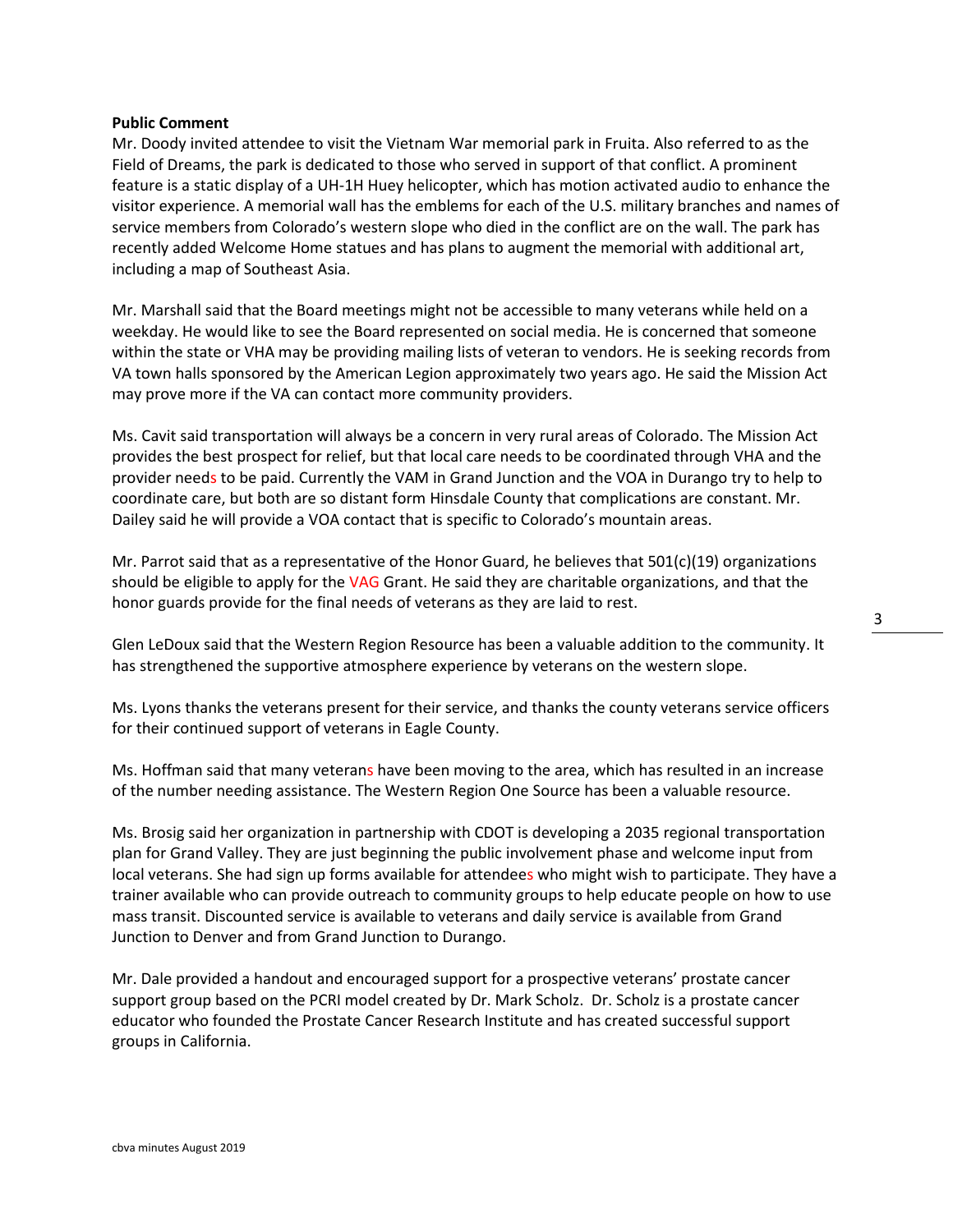#### **Community Presentations**

# CDOT

Mr. Krutsinger said that CDOT is in the planning process to improve statewide access to health care transportation for veterans. The three overarching goals are safety, mobile options, and transparency. They are currently holding county meetings throughout the state to seek local input and well a performing other outreach at events such a county fairs. He supplied an information packet and indicated where attendees could locate maps of the current state highways and veterans' medical facilities. The need to increase regional transportation has risen since Greyhound no longer provides legacy services within the state. He said CDOT is trying to increase partnerships with local transportation providers, particularly in Grand Junction, Gunnison, and Montrose. The intent for the developing new services is to provide wheelchair-capable buses with reclining seats, chargers, wifi, and restrooms. Ms. Cavit suggested they consider the feasibility of a voucher system for payment, as veterans have to wait for VA travel reimbursement and may not be able to afford the fare up front.

# Veterans Memorial Cemetery

Ms. Iglesias and Ms. Morratto said that the total internments for FY 2019 was 4,449. Funds for capital construction were included in the Long Bill. The \$25,000,000 will fund irrigation, expansion, and additional columbaria. The cemetery has difficulties with VA reimbursements due to a change in VA's process. Reimbursements are often significantly delayed and often unidentified, complicating tracking. To date no reimbursements have been received for internments since March. This is a known nationwide issue.

# Western Region One Source

Ms. Iglesias thanked all in attendance for their support of the Western Region One Source. The community has been very generous with donations of equipment, furniture, and flags. The DEERS office served 82 veterans in May 89 in June, and 11 in July. State Veterans Service Officer Brian Oney has had 28 appointments over the eight days that his WROS office was open in May, followed by 51 appointments in June and 71 in July. VA will send a public contact representative to the WROS one day per month in addition to the one week per month they are at the VAMC. The WROS provides a weekly newsletter to its counties and attends weekly VFW breakfasts to continue connecting with local veterans. The latest tenants moving in include VOA, Transportation of America, and employment services. They will host the women veterans' tea on August 17.

#### **Reports**

Mr. Hunt presented a plaque to Mr. Dailey to thank him for his service as Chair from 2016-2019. He said his last day with the department will be in two weeks. His replacement is currently being selected. In response to a concern earlier expressed by Mr. Doody, he assured attendees that the state does not sell or otherwise provide veteran mailing lists. He said that an additional cash fund has again been provided to the Veterans Assistance Grant and that the department would welcome recommendations from the Board on how the funds might be best utilized. Mr. Rudder presented Mr. Hunt with a gift from the Board to thank him for his service to the Board and to Colorado veterans. Ms. Iglesias and Ms. Hammon also presented gifts and thanks to Mr. Hunt.

In Mr. Dorman's absence, Mr. Steen reported that the Legion Act has been signed into law. All veterans from World War II forward are now eligible for Legion membership.

Mr. Tremaine said he has now been with the DVA East for 120 days. He thanks Mr. Hunt for his service. He introduced the DVA East staff present at the meeting. He said DVA-E is implementing technological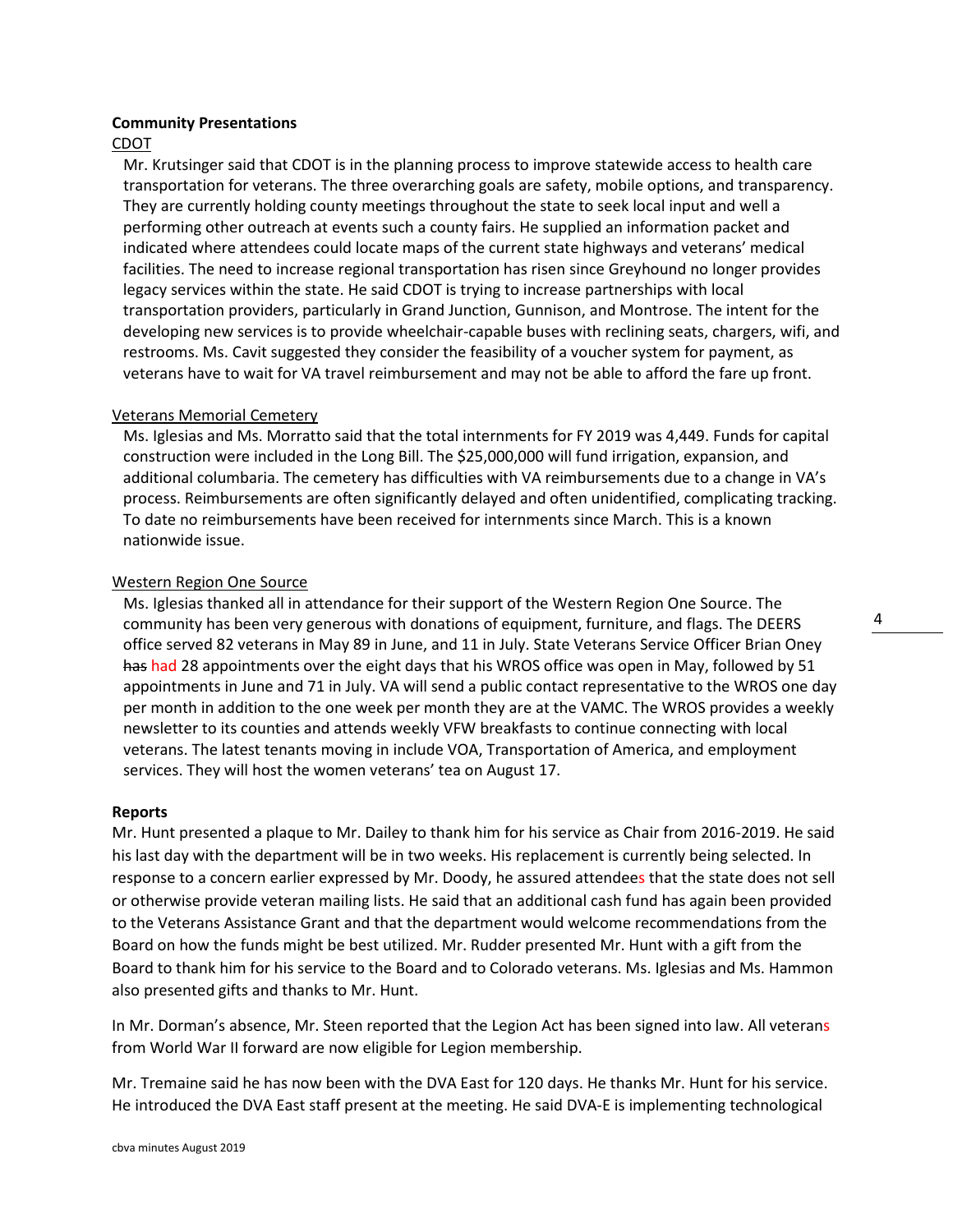improvements to facilitate communication and training. Video conferencing and training will be available to all county veterans service officers. The state has provided webcams to each county and will create a video training library to make remote training accessible at any time. The statewide annual training conference will be held the last week in August. Three state veteran service officers attended the Colorado Mental Health Summit. One state veterans service officer has been designated to specialized training with the Marcus Brain Institute to increase a subject matter expertise regarding veterans and traumatic brain injury. Mr. Tremaine will attend the annual conference of the National Association of State Directors of Veteran Affairs later this month.

Ms. Hoagland thanked Ms. Hoffman for her attendance and said the only item in addition to the submitted report was to inform the Board of the cash fund for the Veterans Assistance Grant. Mr. Steen asked if grantees could assist veterans with regional transportation cost by paying for bus tickets or passes. Ms. Hoagland said they could if that was included in their approved line item budget. The grantee would need to provide a receipt for the payment method and maintain a signed log showing to whom passes were distributed and when.

#### *The Board here recessed at 11:29 and resumed at 11:43*

#### **Discussion/Action Items**

Mr. Tremaine requested that the Board allocate \$15,000 for this fiscal year from the Veterans Trust Fund for CBVA travel expenses for 2019-2020, and that the Board allocate \$50,000 from the Veterans Trust Fund to support the Census 2020 complete count project. Ms. Scanlon questioned whether \$15,000 would be a sufficient allocation for travel. Ms. Hammon concurred and recommended that the Division consider \$20,000. Mr. Tremaine modified his request to \$20,000.00. Ms. Hammon moved that the Board allocate \$20,000 for this fiscal year from the Veterans Trust Fund for CBVA travel expenses for 2019-2020. Ms. Scanlon seconded. Mr. Dailey said the Board could consider whether some of the established travel is necessary. He asked Mr. Hunt if the Board is required to visit the Veterans Memorial Cemetery each year. Mr. Hunt said that the current bylaws require a meeting to be held west on the continental divide and added that that rule was made when the Board was based in Denver. He said he this could be less necessary since the staff at CDVA West will be regularly reporting on the cemetery. Ms. Hammon asked what the travel expenses were for 2018-2019. Ms. Hoagland referred to the end of year report, which lists a total of \$11,316.48. However, not all expenses were submitted so the real total was probably higher. Also the Board's strategic plan requires a greater number of non-monitoring site visits to VTF grantee organizations in this fiscal year, which could have costs attached. Ms. Hammon asked if \$25,000 might be more appropriate. Mr. Tremaine said that the Division would support \$25,000. Ms. Hammon amended her motion to allocate \$25,000 for this fiscal year from the Veterans Trust Fund for CBVA travel expenses for 2019-2020. Ms. Scanlon seconded. The motion carried.

Mr. Steen said that the Board members should ensure that any travel reimbursed by these funds is to the benefit of veterans. He encouraged the Board members to help publicize the meetings and encourage attendance from veterans and the community. Mr. Tremaine said that his office will publicize the meetings in DVA East. Ms. Scanlon said that she announces them at each UVC meeting. Mr. Rudder said that a new American Legion directory should be available soon and he will share those contacts with DVA East. Ms. Hoagland said that she notifies and encourages attendance from grantees.